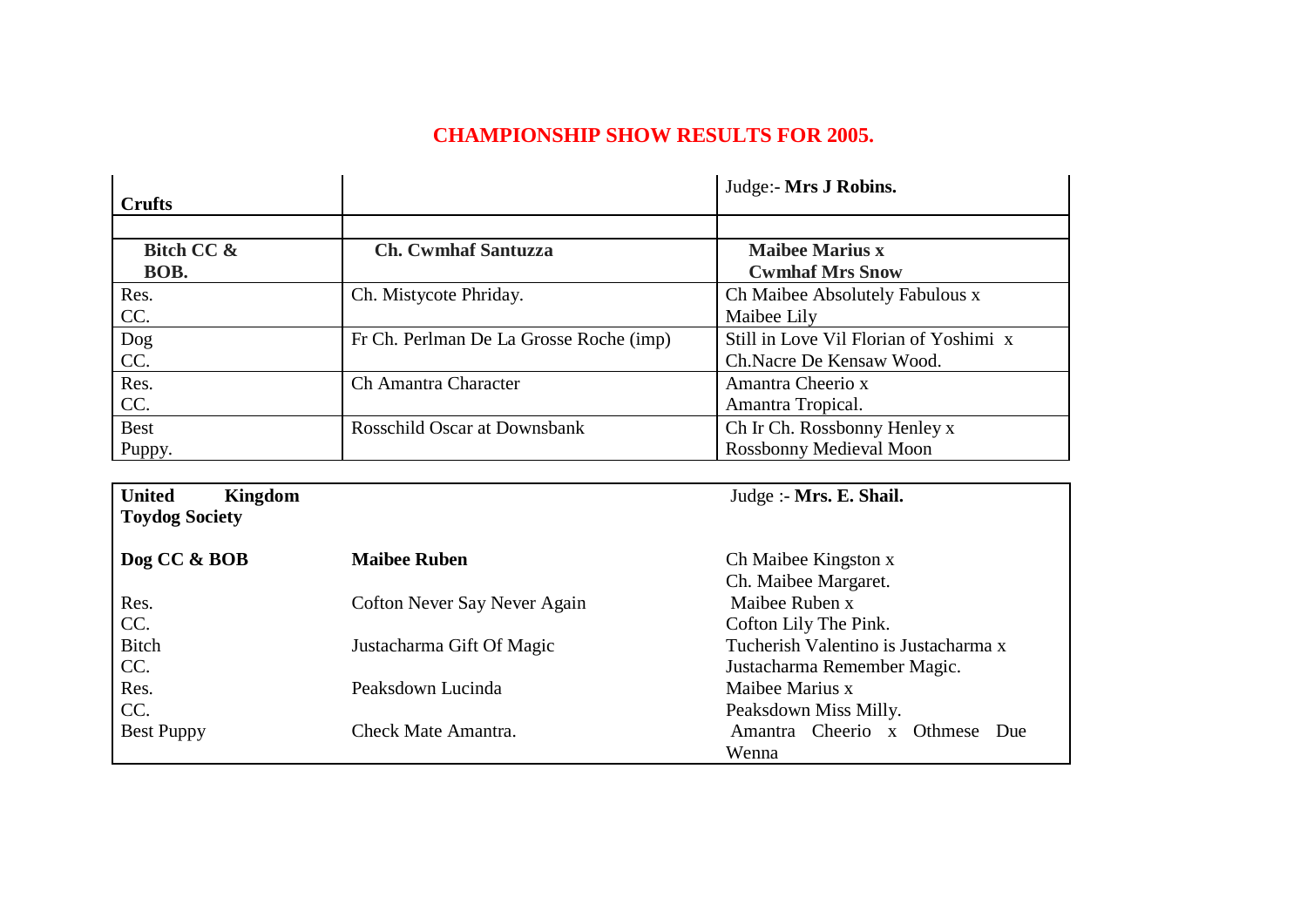| <b>Northern</b><br><b>Charles</b><br><b>Spaniel</b><br>Club. | <b>King</b>             |                                    | Judge:- Mr. M. Quinney.                                 |
|--------------------------------------------------------------|-------------------------|------------------------------------|---------------------------------------------------------|
| Dog<br>BIS.                                                  | CC<br>$\boldsymbol{\&}$ | Fr Ch. Perlman De La Grosse Roche. | See Crufts                                              |
| Res.<br>CC.                                                  |                         | Amantra Choirboy.                  | Crimbledale Regal Knight Amantra x<br>Amantra Cherub    |
| <b>Bitch</b>                                                 | CC                      | Ch<br>Rivermoor<br>Trefoil.        | Maplehurst Lad x<br>Tewhit Tansy.                       |
| Res. CC                                                      |                         | Amantra Cha-Cha-Cha                | Ch Amantra Charleston x<br><b>Only A Secret Amantra</b> |
| <b>Best</b><br>Puppy.                                        |                         | Tucherish Elvira Madigan           | Ch Maibee A Touch of Frost x<br>Tucherish Crystella     |

| <b>W.E.L.K.S.</b> |                          | Judge :- Mrs J Portingale.  |
|-------------------|--------------------------|-----------------------------|
|                   |                          |                             |
| Dog CC & BOB      | <b>Amantra Choirboy.</b> | See Northern K.C.S.C.       |
| Res. CC.          | Ch. Amantra Character,   | See Crufts.                 |
| Bitch CC.         | Ch. Tewhit Tandango.     | Ch. Tudorhurst Royal Jewel. |

. .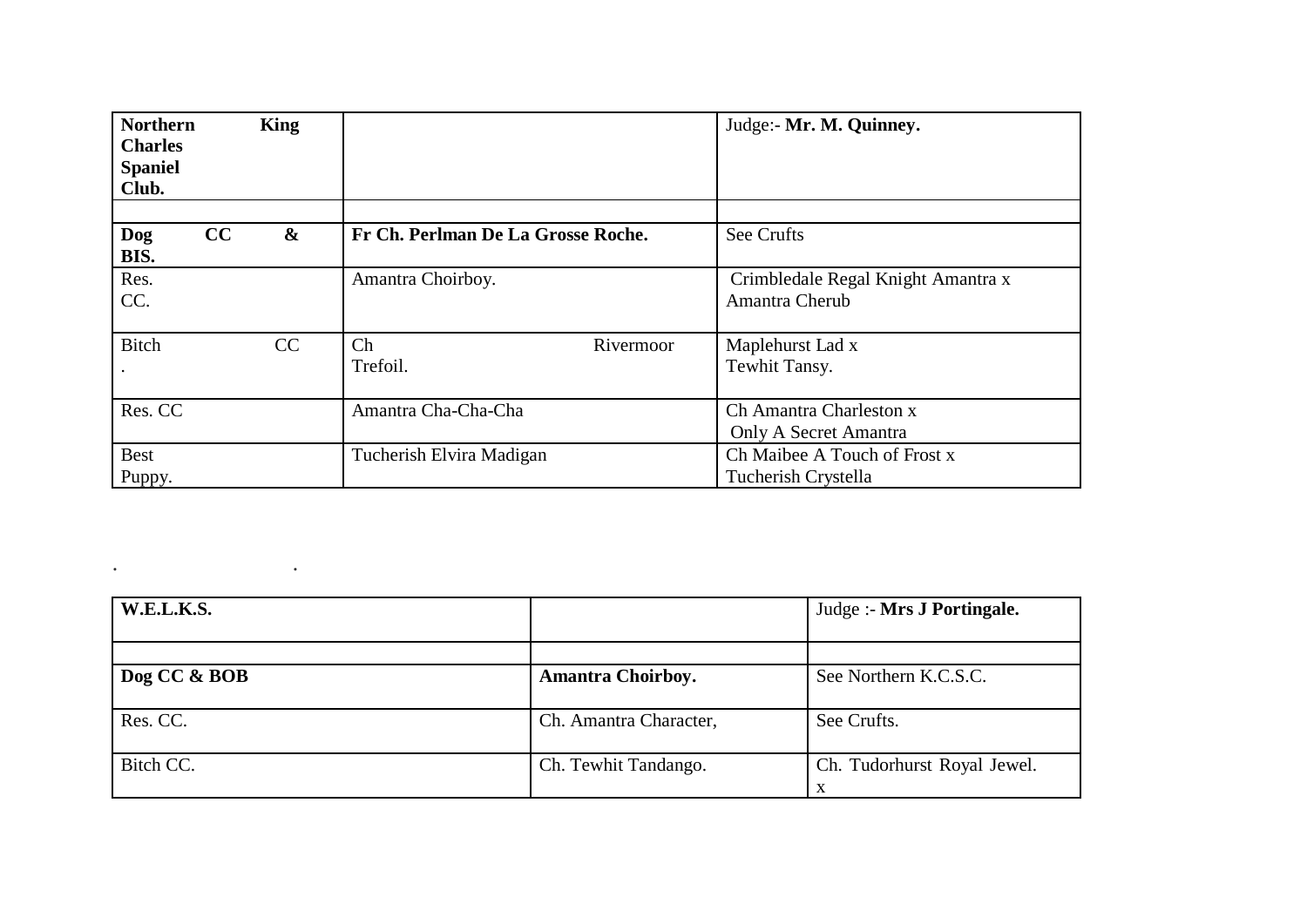|             |                            | <b>Tewhit Tango</b>        |
|-------------|----------------------------|----------------------------|
| Res.CC.     | Maibee Emily.              | Maibee Ruben x Maibee      |
|             |                            | Nichole                    |
| Best Puppy. | Justacharma Xclusive Magic | Cavella May Be Magic is    |
|             |                            | Justacharma x              |
|             |                            | Justacharma Night of Magic |

| <b>Birmingham National</b><br>Championship<br>Show. |                             | Judge:- Mrs B.J.Essex.                                 |
|-----------------------------------------------------|-----------------------------|--------------------------------------------------------|
|                                                     |                             |                                                        |
| CC<br>$\boldsymbol{\&}$<br>Dog<br>BOB.              | <b>Tewhit Typhoon.</b>      | <b>Tewhit Treasure Trove x</b><br>Tewhit Tallulah      |
| Res. CC                                             | Headra's Chocolate Box      | Amantra Cheerio x<br>Amantra Golden Wine For Headra    |
| <b>Bitch CC</b>                                     | Maibee Magenta              | Ch. Maibee Absolutely Fabulous x<br>Ch.Maibee Margaret |
| Res.CC                                              | <b>Tudorhurst Tropicana</b> | Tudorhurst Trincadare x Tewhit Trigonia                |
| <b>Best Puppy</b>                                   | Mistycote Alice.            | Maibee Marius x<br>Ch. Mistycote Phriday               |

| The<br><b>Spaniel</b><br><b>Club</b> | <b>King</b> | <b>Charles</b>    |                       | Judge:- Mrs. A. Pennington |
|--------------------------------------|-------------|-------------------|-----------------------|----------------------------|
| Dog<br>BIS.                          | cc          | $\boldsymbol{\&}$ | <b>Tewhit Typhoon</b> | See Birmingham National    |
| Res<br>CC.                           |             |                   | Ch. Amantra Character | See Crufts                 |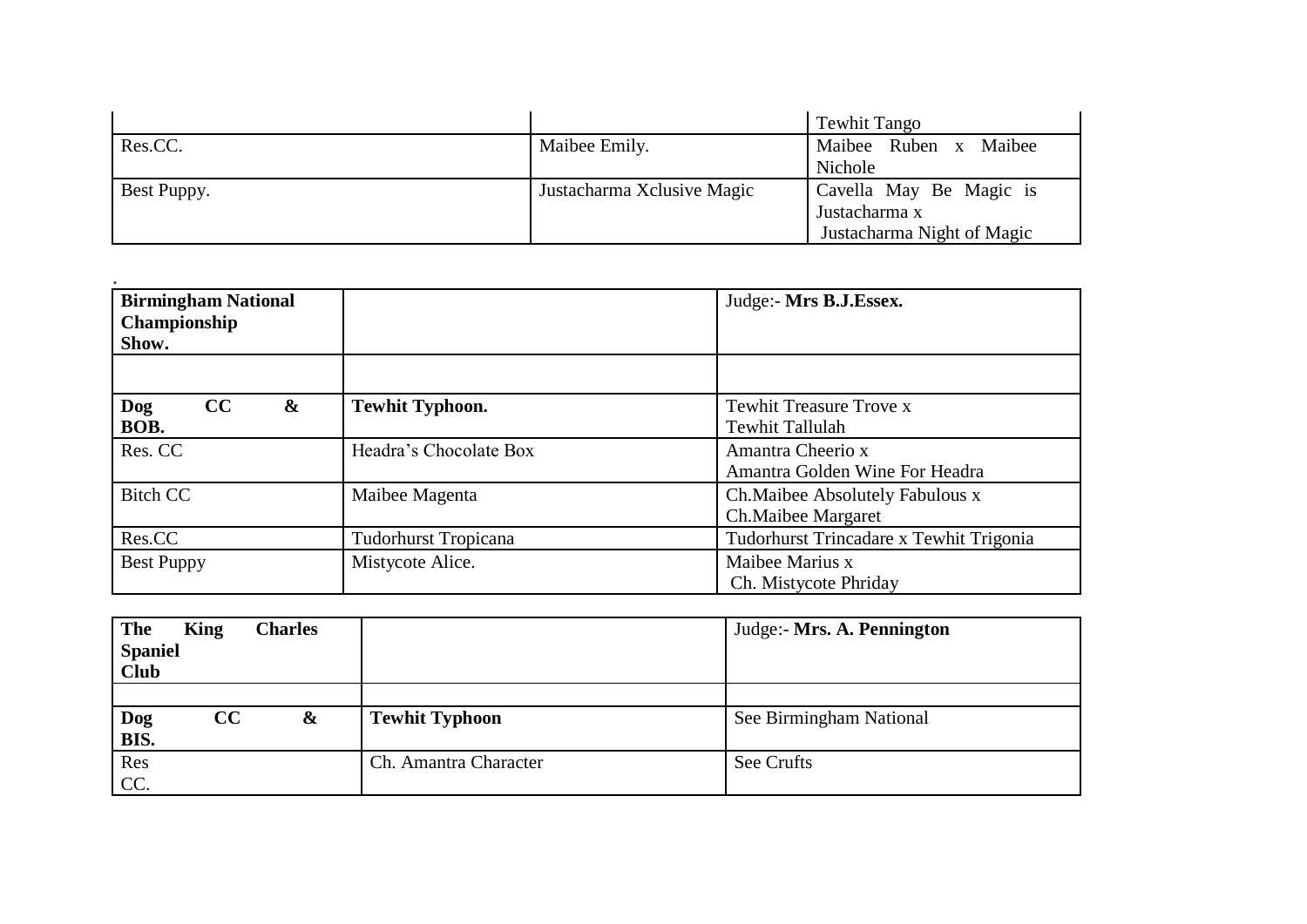| Bitch CC    | Ch. Tewhit Tandango | See W.E.L.K.S.                    |
|-------------|---------------------|-----------------------------------|
| Res.CC      | Maibee Emily.       | See W.E.L.K.S.                    |
| <b>Best</b> | Check Mate Amantra  | See United Kingdom Toydog Society |
| Puppy.      |                     |                                   |

| <b>Scottish</b><br><b>Kennel</b> |                                       | Judge:- Mrs. G. Smith.            |
|----------------------------------|---------------------------------------|-----------------------------------|
| Club.                            |                                       |                                   |
|                                  |                                       |                                   |
| Bitch CC & BOB                   | <b>Ch. Tucherish Precious Paulian</b> | Maibee Ruben x Tucherish Danielle |
| <b>RCC</b>                       | Marchog Mistletoe                     | Ch. Cofton Only the Lonely x      |
|                                  |                                       | <b>Marchog Minnie Button</b>      |
| Dog CC                           | Ch. Maibee Robson                     | Maibee Marius x                   |
|                                  |                                       | Maibee Ermintrude                 |
| Res CC                           | Headra's Chocolate Box.               | See Birmingham National           |
| <b>Best</b>                      | Gayhalo Flash Gordon                  | Tewhit Treasure Trove x           |
| Puppy.                           |                                       | Gayhalo Lady Dolly                |

| <b>Bath Canine Society</b> |                                     | Judge:- Mr. S. Smith                   |
|----------------------------|-------------------------------------|----------------------------------------|
|                            |                                     |                                        |
| Dog CC & BOB               | <b>Cofton Never Say Never Again</b> | Maibee Ruben x                         |
|                            |                                     | Cofton Lily the Pink                   |
| Res. CC                    | Ch. Amantra Charcter                | See Crufts.                            |
| Bitch CC                   | Rivermoor Trefoil                   | See Northern King Charles Spaniel Club |
| Res. CC                    | Tewhit Trilydia to Sleepyhollow     | <b>Tewhit Treasure Trove x</b>         |
|                            |                                     | Tewhit Tallulah                        |
| <b>Best Puppy</b>          | <b>Check Mate Amantra</b>           | See United Kingdom Toydog Society      |

| <b>Southern Counties</b> | Judge:- Mr. N. Brown |
|--------------------------|----------------------|
| <b>Championship</b>      |                      |
| Show.                    |                      |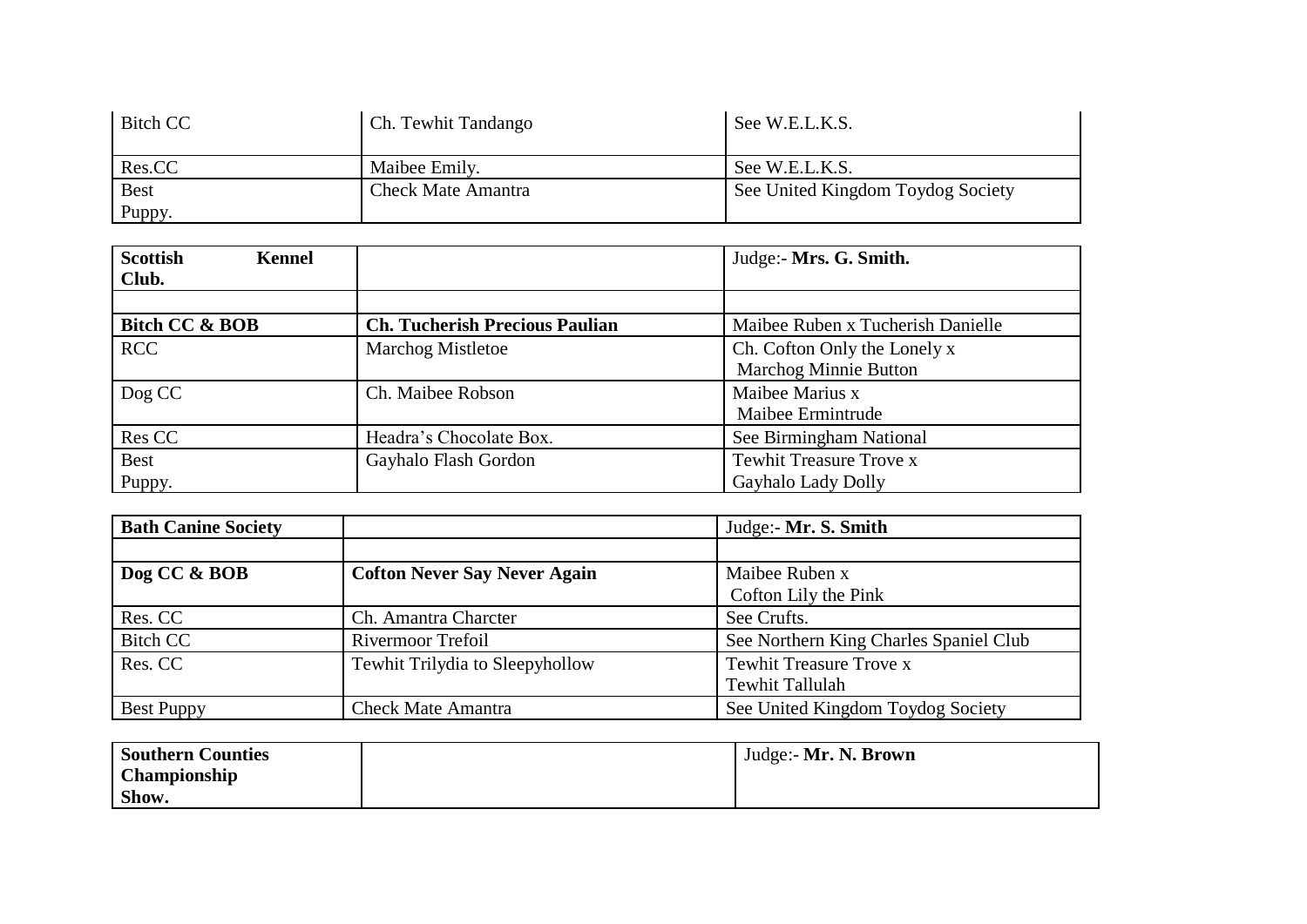| Dog CC & BOB      | <b>Ch. Amantra Character.</b> | See Crufts                              |
|-------------------|-------------------------------|-----------------------------------------|
| Res. CC           | Othmese Celtic Chant,         | Amantra Chauffer x                      |
|                   |                               | Othmese Vaudeville Queen                |
| <b>Bitch</b>      | Maynorth in Seventh Heaven    | Ch. Amantra Black Gold. x               |
| CC.               |                               | Maynorth Ivana                          |
| Res.CC            | Frangipane Arabella.          | Emsmere William of Frangipane x         |
|                   |                               | <b>Emsmere Miss Molly of Frangipane</b> |
| <b>Best Puppy</b> | Gayhalo Flash Gordon          | See S.K.C                               |

| <b>Three Counties</b> |                                     | Judge:- Mr. T. Thorn                       |
|-----------------------|-------------------------------------|--------------------------------------------|
| Championship          |                                     |                                            |
| Show.                 |                                     |                                            |
| Dog CC & BOB          | <b>Ch. Amantra Character</b>        | See Crufts.                                |
| Res.CC                | Chacombe Morgan.                    | Ir.Ch. Chacombe Horatio x                  |
|                       |                                     | <b>Marsward Mariah of Chacombe</b>         |
| <b>Bitch</b>          | Rossbonny Betty Blue over Downsbank | Maibee Ruben x                             |
| CC.                   |                                     | <b>Joycott Diamond Star over Rossbonny</b> |
| Res. CC               | <b>Othmese Charmain</b>             | Marsward Llwyn Celyn x                     |
|                       |                                     | Dunloo Dicentra                            |
| <b>Best</b>           | Cofton Chic Avec Baldragon          | Cofton Never say Never Again x             |
| Puppy.                |                                     | Cofton And all that Jazz                   |

| <b>Border</b><br>Union. |                                        | Judge:- Mrs. R. Lloyd |
|-------------------------|----------------------------------------|-----------------------|
|                         |                                        |                       |
| Bitch CC & BOB          | <b>Tewhit Trilydia at Sleepyhollow</b> | See Bath              |
| RCC.                    | Maibee Emily                           | See W.E.L.K.S.        |
| Dog CC.<br>RCC.         | Ch. Amantra Character                  | See Crufts.           |
|                         | Maibee Ruben.                          | See U.K. Toydog       |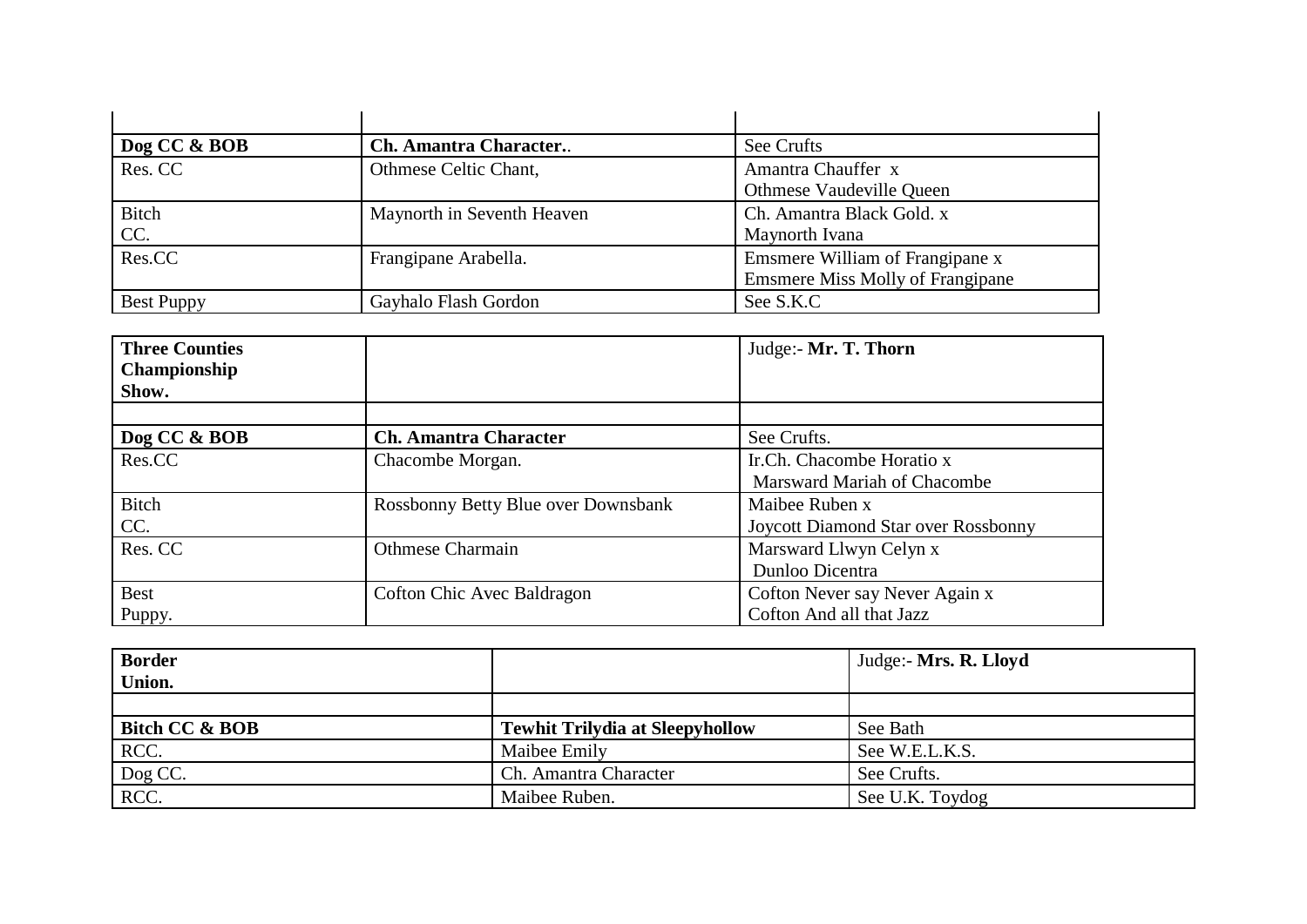| <b>Best Puppy</b> | Paulian Patience. | Ch. Maibee Robson x                 |
|-------------------|-------------------|-------------------------------------|
|                   |                   | . Tucherish Precious Paulian<br>Ch. |

| <b>Blackpool</b><br>Championship<br><b>Show</b> |                                  | Judge:- Mrs. J. Winters                                            |
|-------------------------------------------------|----------------------------------|--------------------------------------------------------------------|
| Bitch CC & BOB                                  | <b>Justacharma Gift of Magic</b> | See U.K. Toydog                                                    |
| <b>RCC</b>                                      | Justacharma She's Magic          | Tucherish Valentino is Justacharma x<br>Justacharma Remember Magic |
| Dog CC                                          | Headra's Chocolate Box           | See Birmingham National                                            |
| <b>RCC</b>                                      | Cofton Never Say Never Again     | See Bath                                                           |
| <b>Best Puppy</b>                               | Gayhalo Flash Gordon             | See Southern Counties                                              |

| <b>Windsor</b><br><b>Show</b> | Championship |                   |                                          | Judge:- Mrs. A. Horan                                    |
|-------------------------------|--------------|-------------------|------------------------------------------|----------------------------------------------------------|
|                               |              |                   |                                          |                                                          |
| Dog<br>BOB.                   | CC           | $\boldsymbol{\&}$ | <b>Ch. Maibee Robson.</b>                | See S.K.C                                                |
| Res<br>CC.                    |              |                   | <b>Rocquencourt Rorty Crankle</b>        | Rocquencourt Royal Regatta x<br>Rocquencourt Rowena      |
| <b>Bitch</b><br>CC.           |              |                   | Cofton Reach for the Stars above Marchog | Ch Cofton Only the Lonely x<br>Cofton Candle in the Wind |
| Res<br>CC.                    |              |                   | <b>Othmese Rooz Lowenek</b>              | Othmese Rooz Brengy x<br><b>Othmese Lady Saffron</b>     |
| <b>Best Puppy</b>             |              |                   | Justacharma Xclusive Magic               | See W.E.L.K.S                                            |

| <b>South Wales Kennel</b> | Judge:- Mr.B. Rix |
|---------------------------|-------------------|
| <b>Association</b>        |                   |
|                           |                   |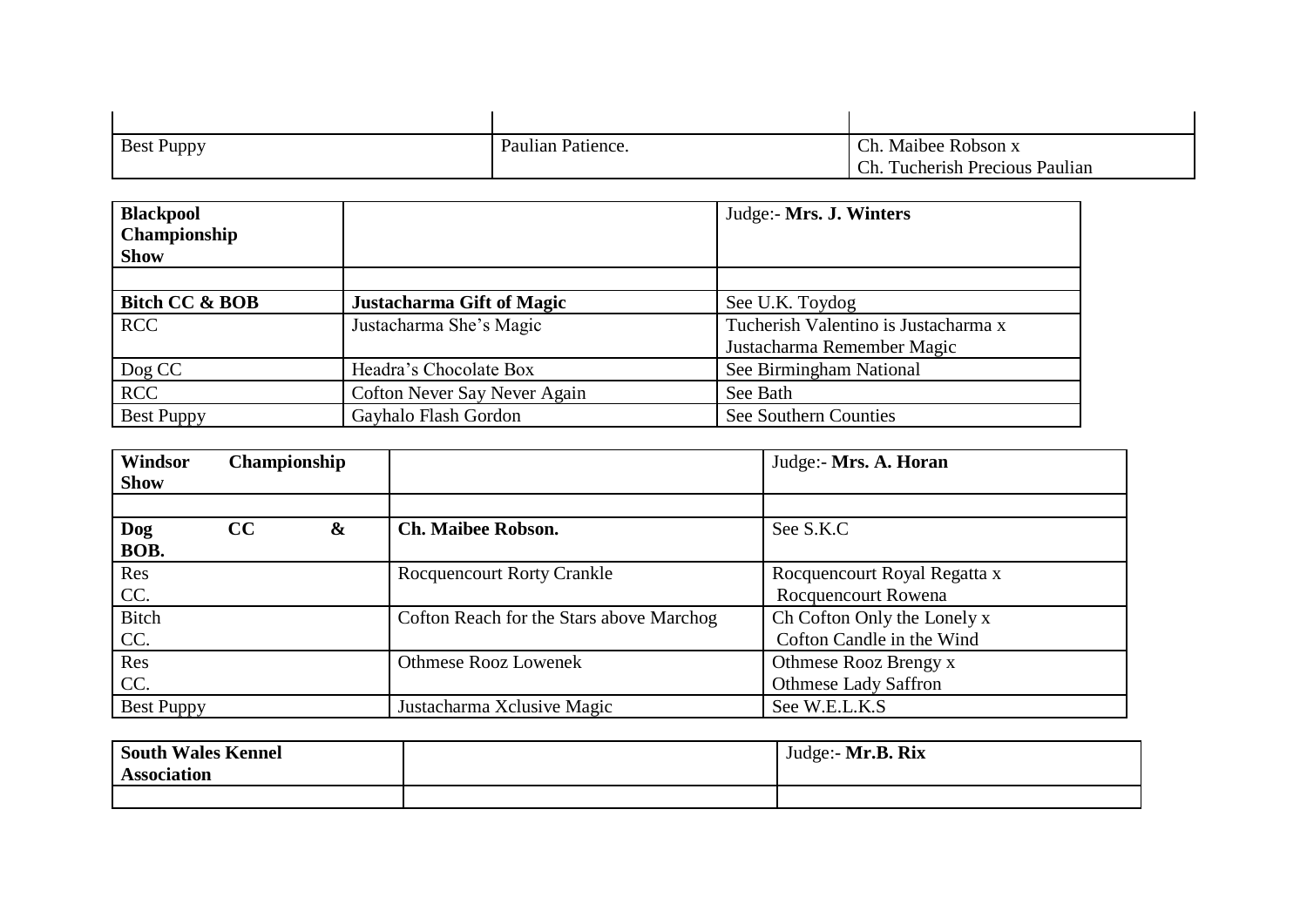| Bitch CC & BOB    | <b>Tewhit Trilydia to Sleepyhollow</b> | See Bath ChampionshipShow |
|-------------------|----------------------------------------|---------------------------|
| Res.              | Lorphil Copper Cobana Binglui          | Rytonian Lindford x       |
| CC.               |                                        | Ch.Lorphil Copper Lace    |
| Dog CC            | Ch. Maibee Robson                      | See S.K.C                 |
| Res.CC.           | <b>Amantra Choirboy</b>                | See W.E.L.K.S             |
| <b>Best Puppy</b> | Paulian Patience                       | See Border Union          |

| <b>Paignton Championship</b><br>Show, |                             | Judge:- Mrs. J. Lilley.                |
|---------------------------------------|-----------------------------|----------------------------------------|
|                                       |                             |                                        |
| Bitch CC & BOB                        | <b>Rivermoor Trefoil</b>    | See Northern King Charles Spaniel Club |
| Res CC                                | <b>Marchog Mistletoe</b>    | See S.K.C                              |
| Dog CC                                | <b>Othmese Celtic Chant</b> | See Southern Counties                  |
| Res                                   | <b>Amantra Choir Boy</b>    | See W.E.L.K.S.                         |
| CC.                                   |                             |                                        |
| <b>Best Puppy</b>                     | Cofton Chic Avec Baldragon  | See Three Counties                     |

| <b>Leeds</b><br>Championship<br><b>Show</b> |                                   | Judge:- Mrs. S. Waters         |
|---------------------------------------------|-----------------------------------|--------------------------------|
|                                             |                                   |                                |
| Dog CC. & B.O.B                             | <b>Ch. Amantra Character</b>      | See Crufts                     |
| Res CC                                      | Cofton's Never Say Never Again    | See Bath                       |
| <b>Bitch CC</b>                             | Ch. Tewhit Tandango               | See W.E.L.K.S                  |
| Res.CC.                                     | . Tewhit Trilydia to Sleepyhollow | See Bath                       |
| <b>Best Puppy</b>                           | Paulian Blessing Tucherish        | Ch. Maibee Robson x            |
|                                             |                                   | Ch. Tucherish Precious Paulian |

| <b>The</b><br><b>Club</b> | Welsh | <b>Kennel</b> | Judge:- Mr. J. Fothergill |
|---------------------------|-------|---------------|---------------------------|
|                           |       |               |                           |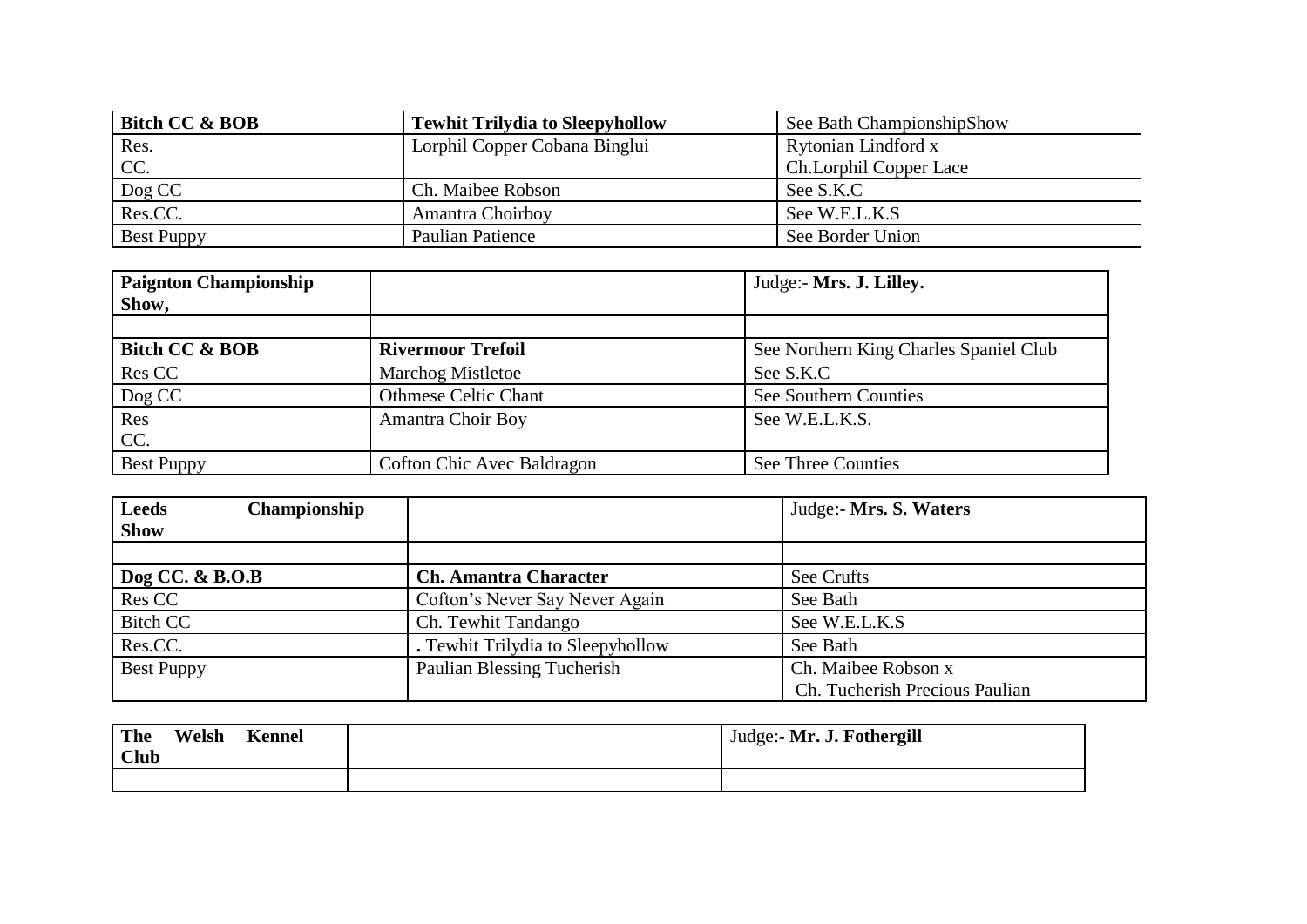| $\log CC \& B.O.B$ | <b>Ch. Maibee Robson</b>          | See S.K.C.                |
|--------------------|-----------------------------------|---------------------------|
| Res. CC            | Amantra Choirboy                  | See W.E.L.K.S.            |
| Bitch              | Tucherish Violetta                | Maibee Domingo x          |
| CC.                |                                   | <b>Tucherish Florence</b> |
| Res. CC            | Rossbonny Betty Blue on Downsbank | See Three Counties        |
| <b>Best Puppy</b>  | Paulian Blessing Tucherish        | See Leeds                 |

| <b>Richmond</b><br>Championship |                                        | Judge:- Mrs. R. Mochrie.        |
|---------------------------------|----------------------------------------|---------------------------------|
| <b>Show</b>                     |                                        |                                 |
|                                 |                                        |                                 |
| Dog CC & B.O.B                  | <b>Amantra Choirboy</b>                | See W.E.L.K.S.                  |
| Res. CC                         | <b>Coftons Never Say Never Again</b>   | See Bath                        |
| <b>Bitch</b>                    | Tucherish Henrianna                    | Ch. Rytonian Black Adder x      |
| CC.                             |                                        | <b>Tucherish Claudette</b>      |
| Res <sub>CC</sub>               | <b>Rivermoor Violet</b>                | <b>Tewhit Treasure Trove x</b>  |
|                                 |                                        | Ch. Rivermoor Trefoil           |
| <b>Best Puppy</b>               | Kasamanda Celtic Connexion to Marchog. | Lanola A Touch of<br>Glamour at |
|                                 |                                        | Lankcombe x Kasamanda My Little |
|                                 |                                        | Madam                           |

| <b>Darlington</b><br><b>Championship Show</b> |                         | Judge :- Mrs. L. Stannard |
|-----------------------------------------------|-------------------------|---------------------------|
|                                               |                         |                           |
| $\log CC \& B.O.B$                            | <b>Amantra Choirboy</b> | See W.E.L.K.S.            |
| Res. CC                                       | Ch. Amantra Character.  | See Crufts                |
| <b>Bitch CC</b>                               | Maibee Emily            | See W.E.L.K.S             |
| Res. CC.                                      | Ch. Marchog Marilla.    | Ch. Tewhit Tradition x    |
|                                               |                         | Marchog Myth              |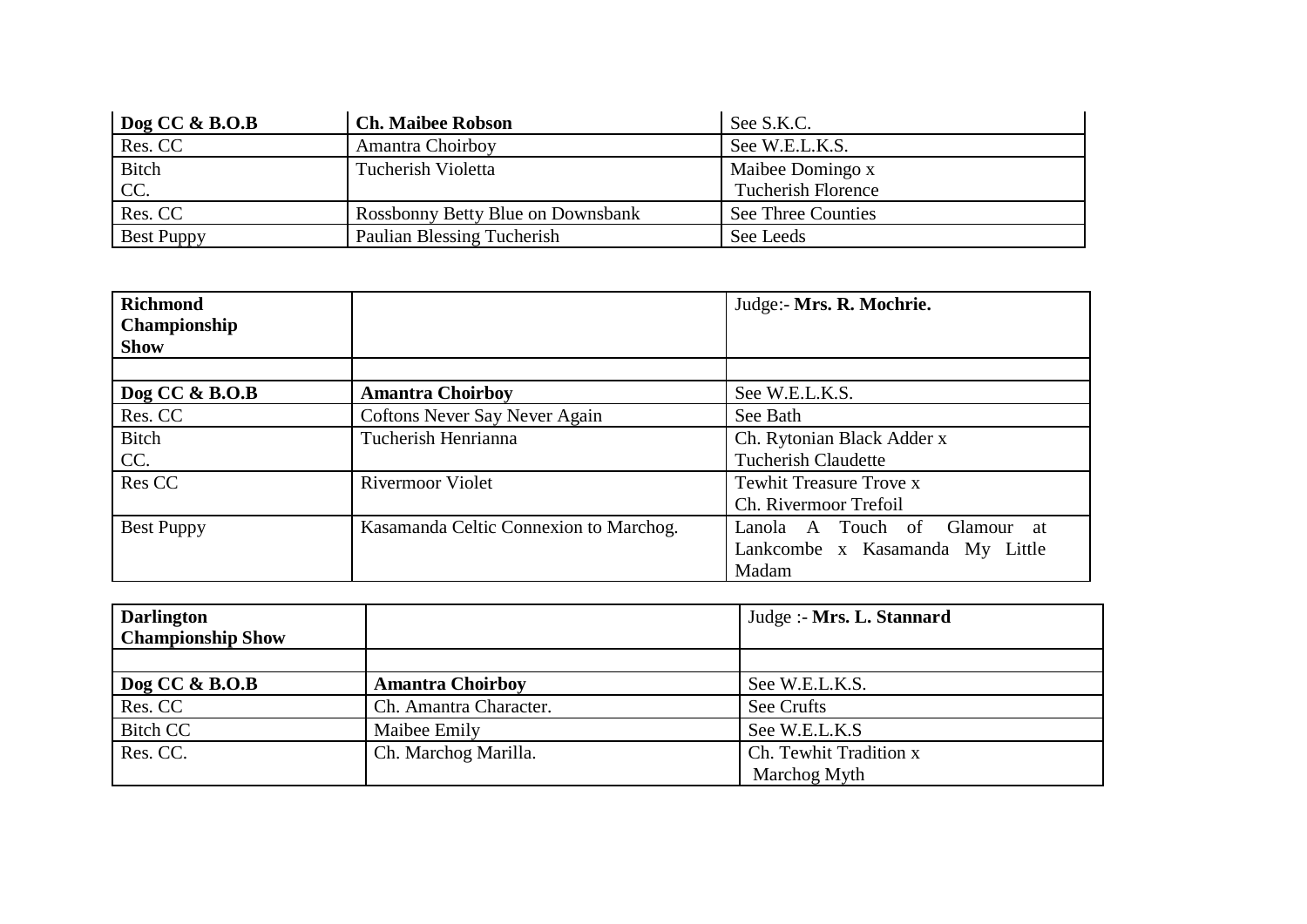| <b>Best</b> | $P_{a}$<br>1l12n<br>Patience | See.<br><b>Border</b><br>Union. |
|-------------|------------------------------|---------------------------------|
| Puppy       |                              |                                 |

| <b>Driffield</b><br>Championship |                             | Judge:- T.M. Jackson.          |
|----------------------------------|-----------------------------|--------------------------------|
| <b>Show</b>                      |                             |                                |
|                                  |                             |                                |
|                                  |                             |                                |
| Dog CC & B.O.B                   | <b>Othmese Celtic Chant</b> | See Southern Counties          |
| Res. CC                          | Headra's Chocolate Box      | See Birmingham National        |
| <b>Bitch CC</b>                  | Tucherish Violetta          | See W.K.C.                     |
| Res CC                           | Tewhit Titania              | <b>Tewhit Treasure Trove x</b> |
|                                  |                             | Tewhit Tallulah                |
| <b>Best Puppy</b>                | <b>Tewhit Trafalgar</b>     | <b>Tewhit Treasure Trove x</b> |
|                                  |                             | Tewhit Tallulah                |

| <b>Midland Counties</b>            |                                  | Judge:- Mr. N. Beck        |
|------------------------------------|----------------------------------|----------------------------|
|                                    |                                  |                            |
| CC<br>$\boldsymbol{\alpha}$<br>Dog | Fr Ch. Perlman De La Gross Roche | See Crufts.                |
| <b>B.O.B.</b>                      | (imp)                            |                            |
| Res                                | Gayhalo Edmond                   | Ch. Rytonian Black Adder x |
| CC.                                |                                  | <b>Marsward Miss Megan</b> |
| <b>Bitch CC</b>                    | Frangipane Arabella              | See Southern Counties      |
| Res CC                             | <b>Tudorhurst Tropicana</b>      | See Midland Counties       |
| <b>Best Puppy</b>                  | Paulian Patience.                | See Border Union           |

| <b>Spaniel</b><br><b>Charles</b><br>King<br><b>Association</b> |                            | Judge:- Mrs. M. Beck  |
|----------------------------------------------------------------|----------------------------|-----------------------|
|                                                                |                            |                       |
| Bitch CC & B.I.S.                                              | <b>Frangipane Arabella</b> | See Southern Counties |